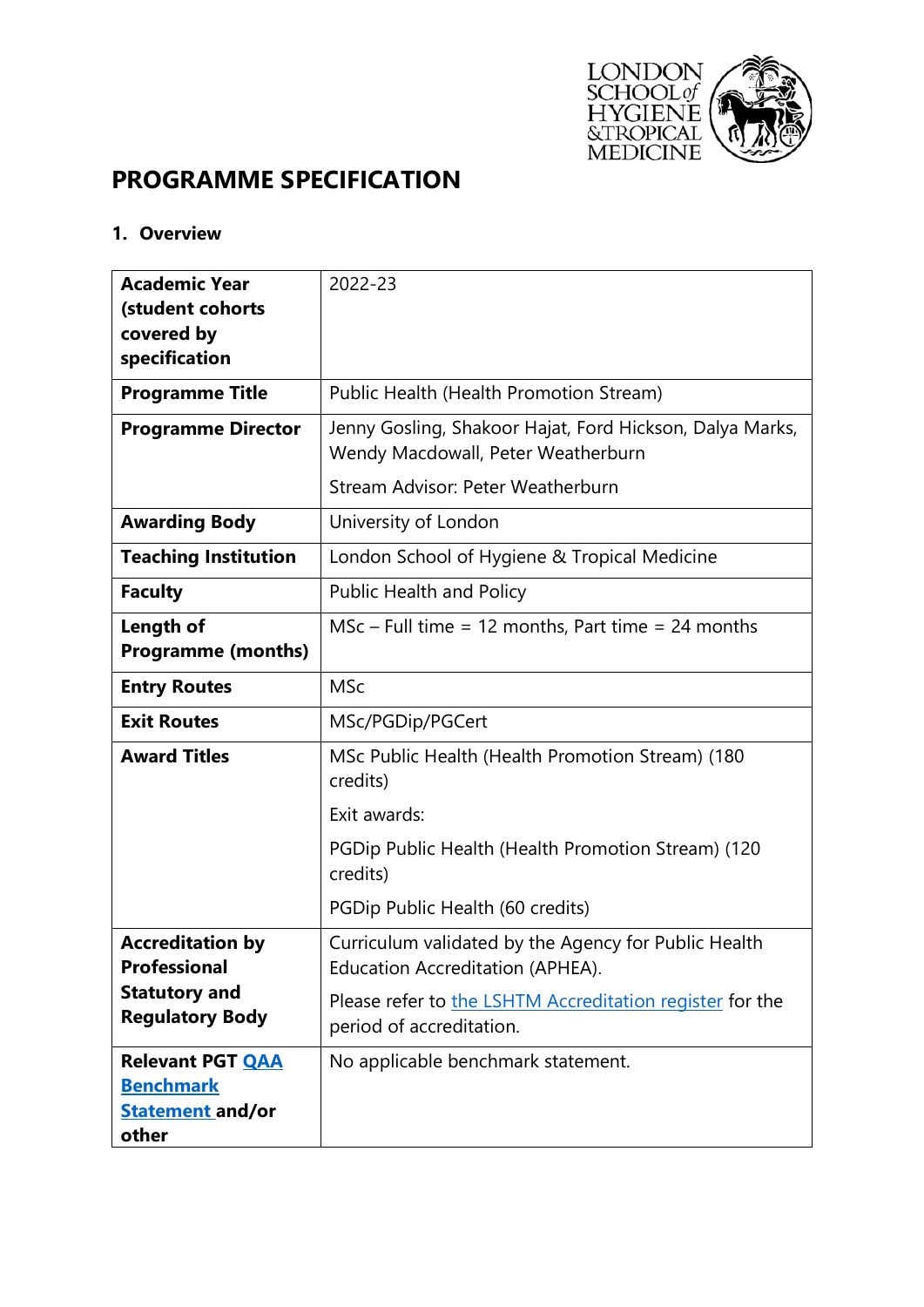| external/internal<br>reference points                                                                                      |                                                                                                                                                                                                                                                                                                                                                                                  |
|----------------------------------------------------------------------------------------------------------------------------|----------------------------------------------------------------------------------------------------------------------------------------------------------------------------------------------------------------------------------------------------------------------------------------------------------------------------------------------------------------------------------|
| <b>Level of programme</b><br>within the<br><b>Framework for</b><br><b>Higher Education</b><br><b>Qualifications (FHEQ)</b> | Masters (MSc) Level 7                                                                                                                                                                                                                                                                                                                                                            |
| <b>Total Credits</b>                                                                                                       | <b>CATS:180</b>                                                                                                                                                                                                                                                                                                                                                                  |
|                                                                                                                            | <b>ECTS: 90</b>                                                                                                                                                                                                                                                                                                                                                                  |
| <b>HECoS Code(s)</b>                                                                                                       | 101317:100270:101307 (1:1:1)                                                                                                                                                                                                                                                                                                                                                     |
| <b>Mode of Delivery</b>                                                                                                    | Our ambition is to open our London campus for as much<br>activity as possible but are mindful that the outbreak of<br>COVID-19 is unprecedented and has the potential to<br>influence the delivery of education around the world for<br>some time to come. We will monitor the pandemic and<br>associated Government restrictions carefully and adjust<br>our plans accordingly. |
|                                                                                                                            | As part of our response to the ongoing pandemic LSHTM<br>developed a flexible learning model allowing a switch<br>between face-to-face and digital delivery as<br>circumstances dictate.                                                                                                                                                                                         |
| <b>Mode and Period of</b><br><b>Study</b>                                                                                  | Full time (12 months) or part time/split time (max 24<br>months)                                                                                                                                                                                                                                                                                                                 |
| <b>Cohort Entry Points</b>                                                                                                 | Annually in September                                                                                                                                                                                                                                                                                                                                                            |
| <b>Language of Study</b>                                                                                                   | English                                                                                                                                                                                                                                                                                                                                                                          |
| <b>Re-sit Policy</b>                                                                                                       | https://www.lshtm.ac.uk/sites/default/files/academic-<br>manual-chapter-08a.pdf                                                                                                                                                                                                                                                                                                  |
| <b>Extenuating</b><br><b>Circumstances Policy</b>                                                                          | https://www.lshtm.ac.uk/sites/default/files/academic-<br>manual-chapter-07.pdf                                                                                                                                                                                                                                                                                                   |
| Programme<br><b>Description</b>                                                                                            | This programme covers the whole breadth of public<br>health, encompassing high-, middle- and low-income<br>countries.<br>On successful completion of the programme, students<br>will receive a Master's degree in Public Health (Health<br>Promotion).<br>This stream provides a sound understanding of the<br>theoretical and empirical basis of health promotion,              |
|                                                                                                                            | equipping students with the conceptual and practical                                                                                                                                                                                                                                                                                                                             |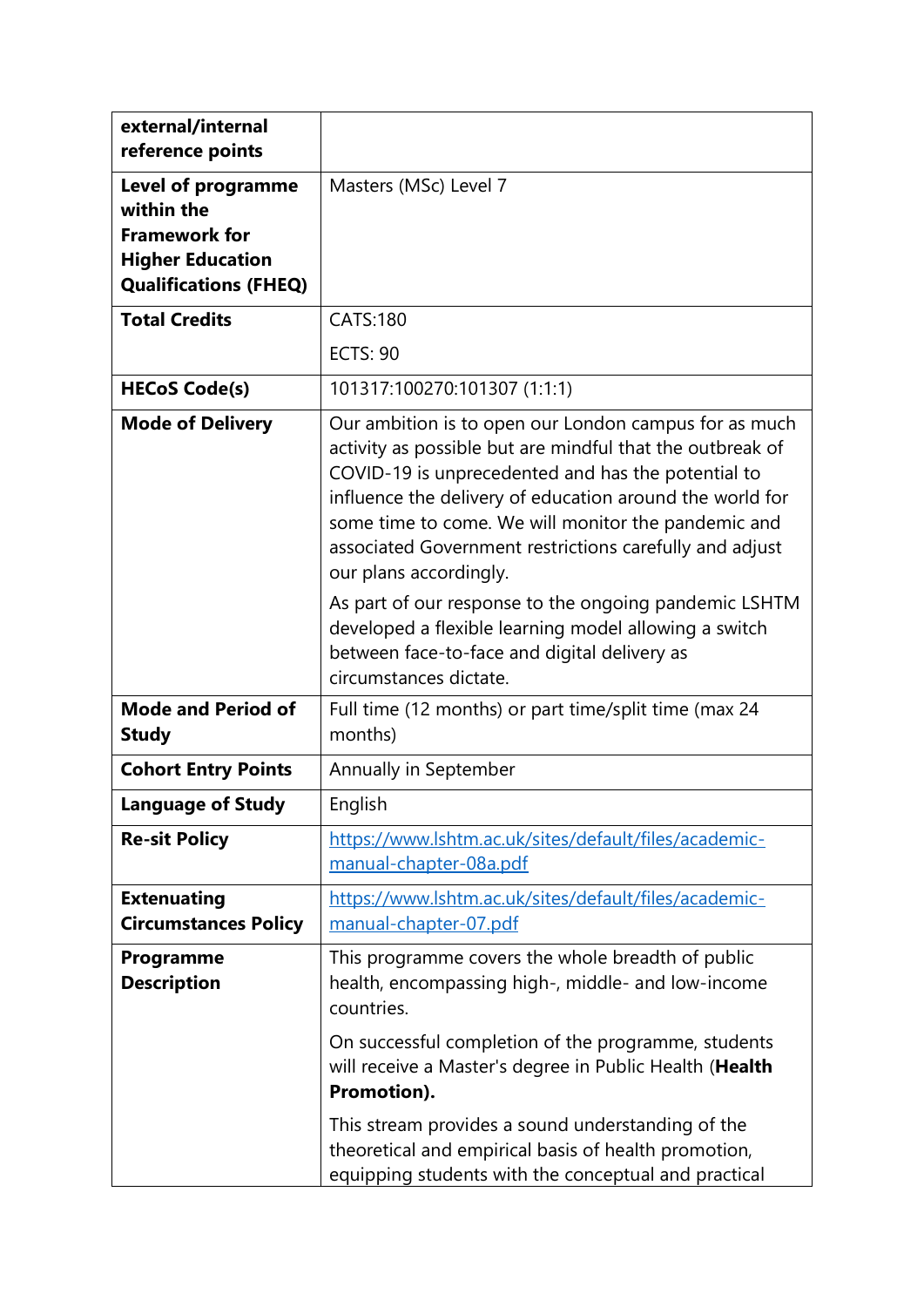|                                                                                        | skills to design and evaluate health promotion<br>interventions and programmes. Health promotion draws<br>on ideas from sociology, psychology, anthropology,<br>education, epidemiology and other disciplines to<br>understand how the health of populations can be<br>maintained and strengthened. |
|----------------------------------------------------------------------------------------|-----------------------------------------------------------------------------------------------------------------------------------------------------------------------------------------------------------------------------------------------------------------------------------------------------|
| <b>Date of Introduction</b><br>of Programme<br>(month/year)                            | September 2004<br>The last periodic review of the programme stream<br>occurred in 2016-17.                                                                                                                                                                                                          |
| Date of production /<br>revision of this<br>programme<br>specification<br>(month/year) | October 2021                                                                                                                                                                                                                                                                                        |

# **2. Programme Aims & Learning Outcomes**

#### **Educational aims of the programme**

The aim of the programme – consistent with the LSHTM's mission to improve health and health equity worldwide – is to provide students with a sound understanding of the theoretical and empirical basis of health promotion, and to equip them with the conceptual and practical skills to design and evaluate health promotion policies and programmes. Health promotion draws on ideas from sociology, psychology, anthropology, education, epidemiology and other disciplines to understand how the health of populations can be maintained and strengthened.

#### **Programme Learning Outcomes**

By the end of the programme, students will be expected to achieve the following learning outcomes – drawing on material taught across different elements and assessed in a variety of ways.

- i) demonstrate ability to apply knowledge of core disciplines of public health to real health problems;
- ii) demonstrate knowledge and understanding of the principal theories, methods and interventions used in health promotion;
- iii) understand the development of the discipline of health promotion in the UK and internationally;
- iv) assess the appropriate use of population-wide versus targeted health promotion interventions;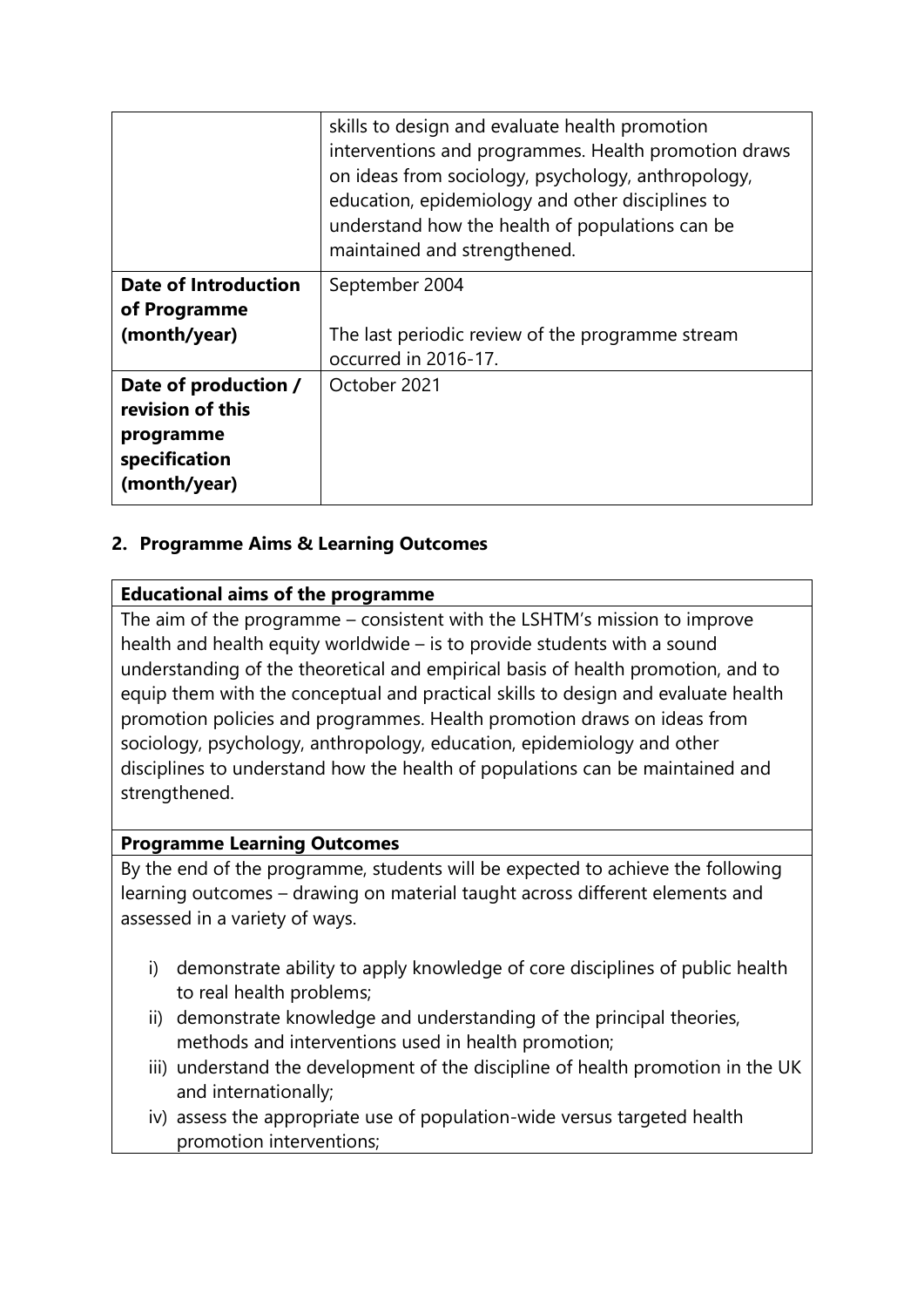- v) formulate health promotion policy and practice that is relevant to varying needs in diverse contexts;
- vi) be able to appraise and communicate research evidence;
- vii) apply the knowledge and analytical skills gained to inform health promotion policy-making, programme planning, implementation and evaluation.

# **Teaching and Learning Strategy**

The programme is taught through a variety of) teaching methods including: lectures, small group seminars, practical, and groupwork with peers. All elements of the programme have specific learning objectives, with content designed to help students achieve these outcomes. Students are expected to learn through both directed and self-directed study.

#### **Assessment Strategy**

Students are assessed through (1) time-limited examinations, (2) an independent project report and (3) in individual module assessments (which may be an essay or other written assignment, short written tests, a groupwork report or presentation, or other method). Such tasks are designed to assess, via the most appropriate method, whether learning objectives have been met.

# **3. Programme Structure and features, modules, credit assignment and award requirements:**

| <b>Full-time Masters</b>   | Term i | Term 2 | Term 3 | <b>Total Credits</b> |
|----------------------------|--------|--------|--------|----------------------|
| <b>Compulsory Modules</b>  |        |        |        | 80                   |
| <b>Recommended Modules</b> |        |        |        | 55                   |
| Projects                   |        |        |        | 45                   |
| Total credits              | 60     | 60     | 60     | 180                  |

Module information is correct at the time of publication, but minor amendments may be made subject to approval as detailed in [Chapter 3 of the LSHTM Academic](https://www.lshtm.ac.uk/sites/default/files/academic-manual-chapter-03.pdf)  [Manual.](https://www.lshtm.ac.uk/sites/default/files/academic-manual-chapter-03.pdf) Optional (i.e. recommended non-compulsory) modules listed are indicative and may change from year to year. [https://www.lshtm.ac.uk/study/courses/changes](https://www.lshtm.ac.uk/study/courses/changes-courses)[courses](https://www.lshtm.ac.uk/study/courses/changes-courses)

| <b>Term</b> | <b>Slot</b> | <b>Module</b><br>Code | <b>Module Title</b>                  | <b>Module Type</b><br>(compulsory or<br>recommended) | <b>Credits</b><br>(CATS) |
|-------------|-------------|-----------------------|--------------------------------------|------------------------------------------------------|--------------------------|
|             | AB1         | 1103                  | Introduction to Health Economics     | l Recommended                                        | 10                       |
|             | AB1         | 1104                  | <b>Principles of Social Research</b> | Compulsory                                           | 10                       |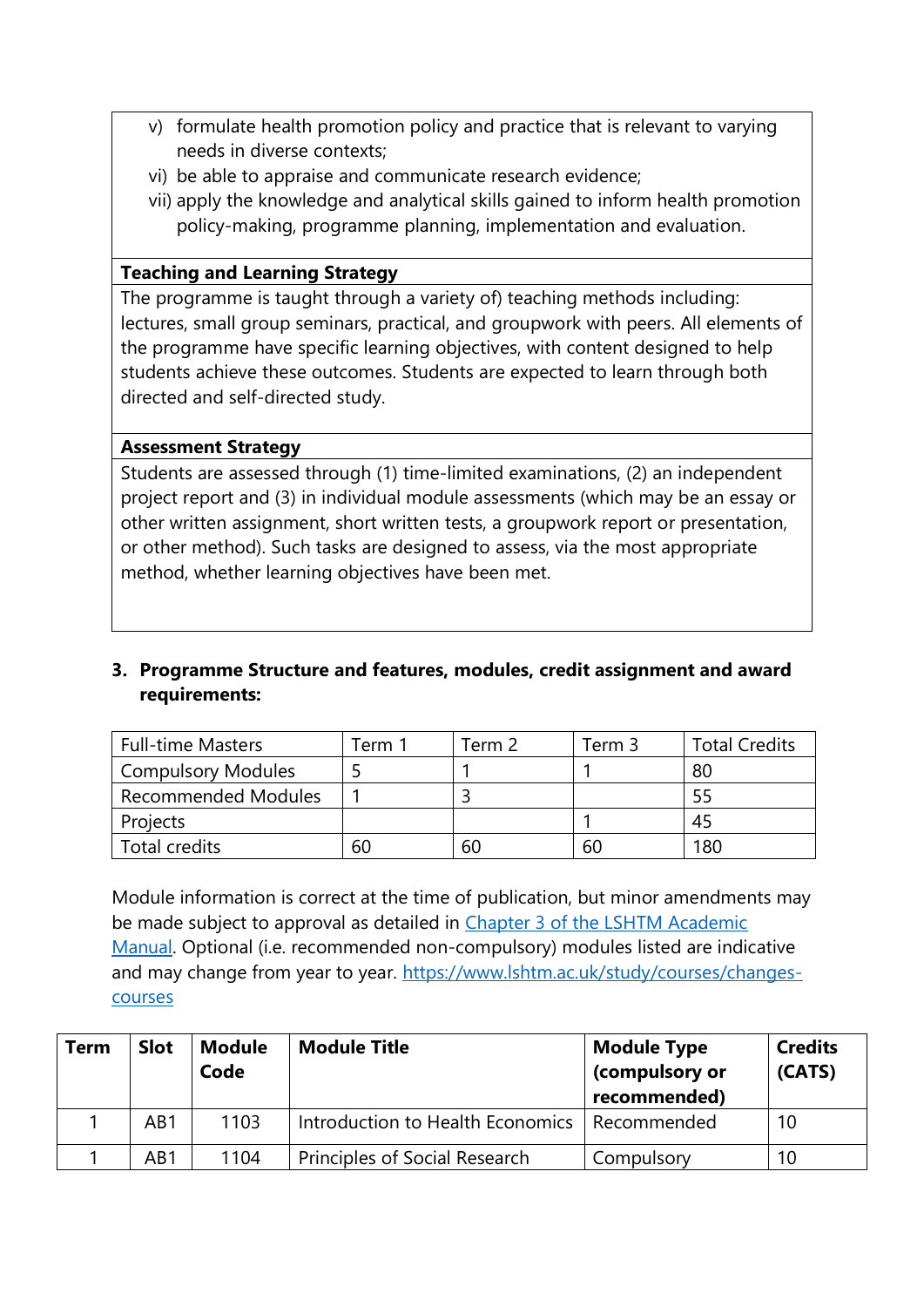| 1              | AB1            | 1107 | <b>Health Services</b><br>Recommended         |             | 10 |
|----------------|----------------|------|-----------------------------------------------|-------------|----|
| 1              | AB1            | 1109 | Foundations for Health                        | Compulsory  | 10 |
|                |                |      | Promotion                                     |             |    |
| $\mathbf{1}$   | AB1            | 1117 | Health Policy, Process & Power<br>Recommended |             | 10 |
| 1              | AB1            | 1121 | <b>Basic Statistics for Public Health</b>     | Compulsory  | 10 |
|                |                |      | & Policy                                      |             |    |
| $\mathbf{1}$   | AB1            | 1123 | <b>Issues in Public Health</b>                | Compulsory  | 10 |
| 1              | AB1            | 1125 | Environment, Health and                       | Recommended | 10 |
|                |                |      | Sustainable Development                       |             |    |
| $\mathbf{1}$   | AB1            | 2001 | <b>Basic Epidemiology</b>                     | Compulsory  | 10 |
| $\overline{2}$ | C <sub>1</sub> | 1807 | <b>Health Promotion Approaches</b>            | Compulsory  | 15 |
|                |                |      | and Methods                                   |             |    |
| $\overline{2}$ | C <sub>2</sub> | 1401 | History & Health                              | Recommended | 15 |
| $\overline{2}$ | C <sub>2</sub> | 1402 | Conflict & Health                             | Recommended | 15 |
| $\overline{2}$ | C <sub>2</sub> | 1700 | Qualitative Methodologies                     | Recommended | 15 |
| $\overline{2}$ | C <sub>2</sub> | 2401 | <b>Family Planning Programmes</b>             | Recommended | 15 |
| $\overline{2}$ | C <sub>2</sub> | 2402 | <b>Statistical Methods in</b>                 | Recommended | 15 |
|                |                |      | Epidemiology                                  |             |    |
| $\overline{2}$ | C <sub>2</sub> | 2417 | Design & Analysis of                          | Recommended | 15 |
|                |                |      | <b>Epidemiological Studies</b>                |             |    |
| $\overline{2}$ | C <sub>2</sub> | 2436 | Population, Poverty &                         | Recommended | 15 |
|                |                |      | Environment                                   |             |    |
| $\overline{2}$ | D <sub>1</sub> | 1127 | <b>Evaluation of Public Health</b>            | Recommended | 15 |
|                |                |      | Interventions                                 |             |    |
| $\overline{2}$ | D <sub>1</sub> | 1454 | <b>Applied Communicable Disease</b>           | Recommended | 15 |
|                |                |      | Control                                       |             |    |
| $\overline{2}$ | D <sub>1</sub> | 1802 | Medical Anthropology and Public               | Recommended | 15 |
|                |                |      | Health                                        |             |    |
| $\overline{2}$ | D <sub>1</sub> | 2407 | Epidemiology of Non-                          | Recommended | 15 |
|                |                |      | <b>Communicable Diseases</b>                  |             |    |
| $\overline{2}$ | D <sub>1</sub> | 2459 | Current Issues in Maternal &                  | Recommended | 15 |
|                |                |      | Perinatal Health                              |             |    |
| $\overline{2}$ | D <sub>1</sub> | 2472 | Social Epidemiology                           | Recommended | 15 |
| $\overline{2}$ | D <sub>2</sub> | 1301 | Environmental Epidemiology                    | Recommended | 15 |
| $\overline{2}$ | D <sub>2</sub> | 1503 | <b>Globalisation &amp; Health</b>             | Recommended | 15 |
| $\overline{2}$ | D <sub>2</sub> | 1701 | Reviewing the Literature                      | Recommended | 15 |
| $\overline{c}$ | D <sub>2</sub> | 1804 | Sexual Health                                 | Recommended | 15 |
| $\overline{2}$ | D <sub>2</sub> | 2437 | Epidemiology & Control of                     | Recommended | 15 |
|                |                |      | Communicable Diseases                         |             |    |
| $\overline{2}$ | D <sub>2</sub> | 3189 | Ethics, Public Health & Human<br>Rights       | Recommended | 15 |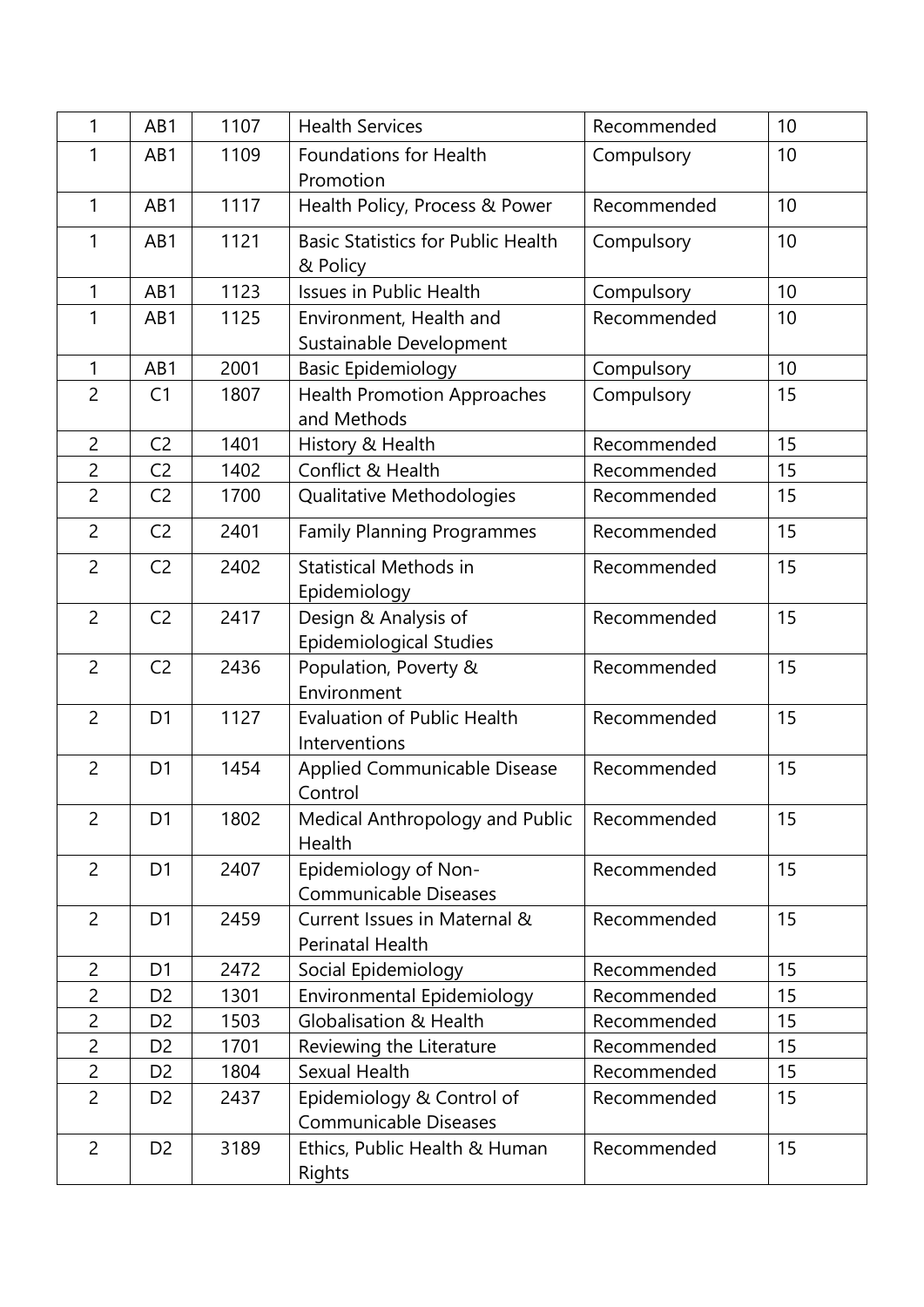|  | 1806 | Integrating Module: Health | Compulsory |  |
|--|------|----------------------------|------------|--|
|  |      | Promotion                  |            |  |

# **Contact Time**

Student contact time refers to the tutor-mediated time allocated to teaching, provision of guidance and feedback to students. This time includes activities that take place in face-to-face contexts such as on-campus lectures, seminars, demonstrations, tutorials, supervised laboratory workshops, practical classes, project supervision and external fieldwork or visits, as well as where tutors are available for one-to-one discussions and interaction by email. Student contact time also includes tutor-mediated activities that take place in online environments, which may be synchronous (using real-time digital tools such as Zoom or Blackboard Collaborate Ultra) or asynchronous (using digital tools such as tutor-moderated discussion forums or blogs often delivered through the School's virtual learning environment, Moodle). Online contact time is always characterised by personalised tutor presence and input within a specified time-frame. Module contact time will be defined in the individual module specifications and provided to students at the start of their programme.

This definition is based on the one provided by the Quality [Assurance](https://www.qaa.ac.uk/docs/qaa/quality-code/contact-hours-guidance.pdf) Agency for Higher Education (QAA) Explaining contact hours (2011) guidance [document,](https://www.qaa.ac.uk/docs/qaa/quality-code/contact-hours-guidance.pdf) page 4 available [here.](https://www.qaa.ac.uk/docs/qaa/quality-code/contact-hours-guidance.pdf) Student contact time, together with time allocated for independent study and assessment, determines the total student study hours for a module or programme. Although there are separate hours allocated for each of these activities, they should always be clearly linked together to support effective learning.

The London School of Hygiene and Tropical Medicine (LSHTM) defines high quality contact time as structured, focused, purposeful and interactive.

#### **4: Entry Requirements**

#### **Criteria for admission**

The normal minimum entry requirements for the MSc Public Health are:

- **An upper second class honours degree (2:1)** from a UK university, or an overseas qualification of an equivalent standard.
- **Work experience:** preference will be given to applicants with relevant work experience, this includes both paid and voluntary work, internships etc.
- **Additional requiremen**t: applicants for the MSc Public Health (all streams) will need to provide some evidence of ability in mathematics, post-16 year education. This could include:
	- o "A" level or a higher school certificate,